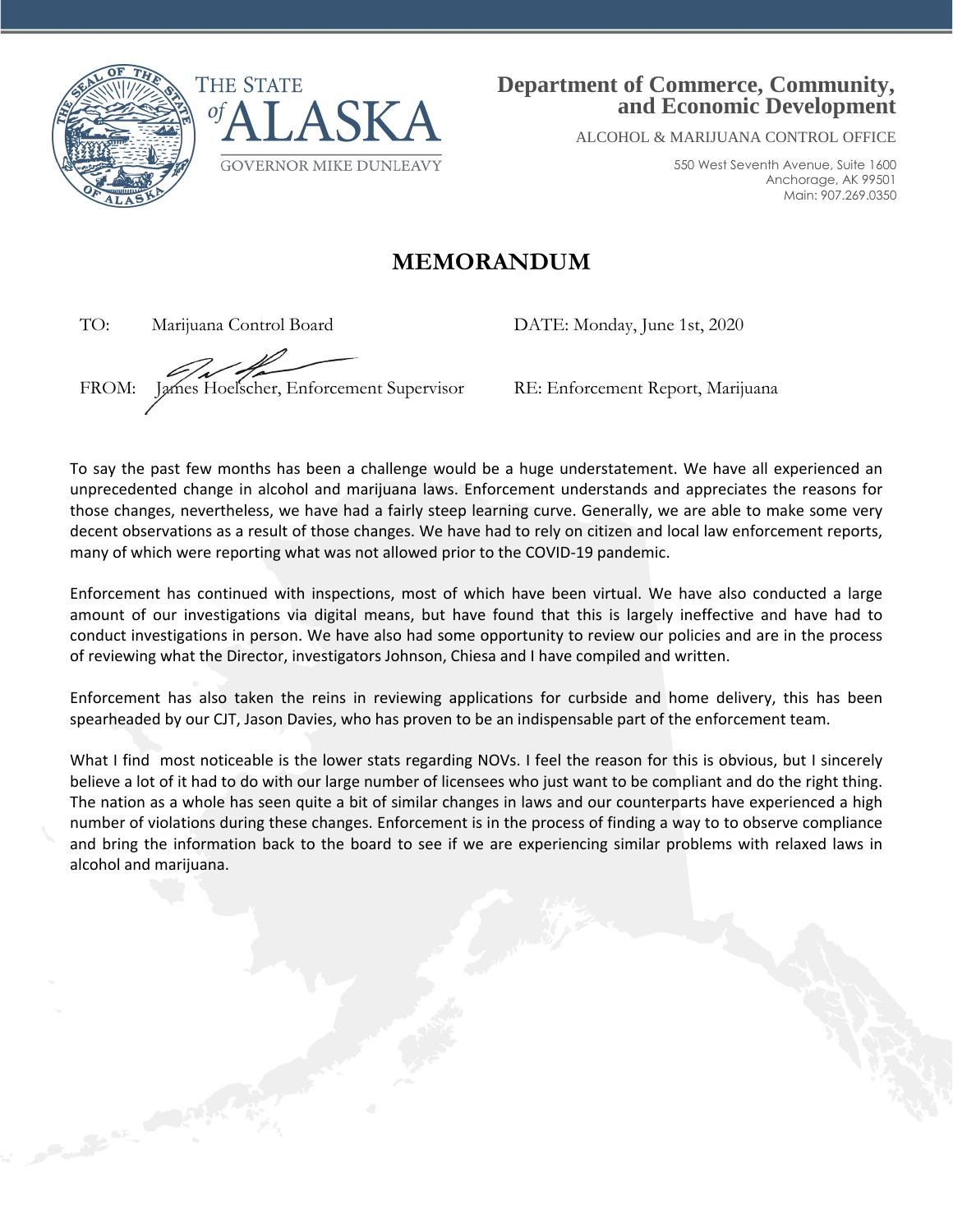| <b>Enforcement Activity</b>               | 2017 Total | 2018 Total     | 2019 Total   | 1/3/20 to 6/1/20 |
|-------------------------------------------|------------|----------------|--------------|------------------|
| Investigations                            | 240        | 432            | 305          | 94               |
| <b>Alcohol Walk-throughs</b>              | 410        | 435            | 360          | 159              |
| <b>Alcohol Inspections</b>                | 608        | 388            | 554          | 39               |
| <b>Alcohol NOVs</b>                       | 102        | 155            | 100          | 10               |
| <b>Alcohol Advisory Notices</b>           | 31         | 44             | 32           | 13               |
| <b>Alcohol Permits reviewed</b>           | 953        | 878            | 1032         | 139              |
| Marijuana Walk-throughs                   | 196        | 169            | 141          | 54               |
| <b>Marijuana Inspections</b>              | 193        | 180            | 156          | 31               |
| Marijuana NOVs                            | 60         | 74             | 219          | 23               |
| <b>Marijuana Advisory Notices</b>         | 26         | 48             | 17           | 19               |
| Marijuana Background Conducted (MJ-18)    | 103        | 29             | 10           | $\Omega$         |
| Marijuana Handler Cards Issued            | 2,470      | 1,867          | 797          | 366              |
| <b>Compliance Checks/Shoulder Taps</b>    | $\ast$     | 5              | $\Omega$     | $\mathbf 0$      |
| <b>Criminal Charges</b>                   | $\ast$     | $\overline{2}$ | 16           | $\mathbf 0$      |
| <b>Training Provided</b>                  | $\ast$     | 22             | $\mathbf{1}$ | 17               |
| <b>Public Appearance</b>                  | $\ast$     | 6              | $\mathbf{1}$ | $\mathbf{1}$     |
| <b>Enforcement Calls/Requests/General</b> | 7,274      | 11,904         | 13,868       | 5270             |
| <b>Enforcement Email</b>                  |            |                |              |                  |

\*Stat not tracked or available for this item